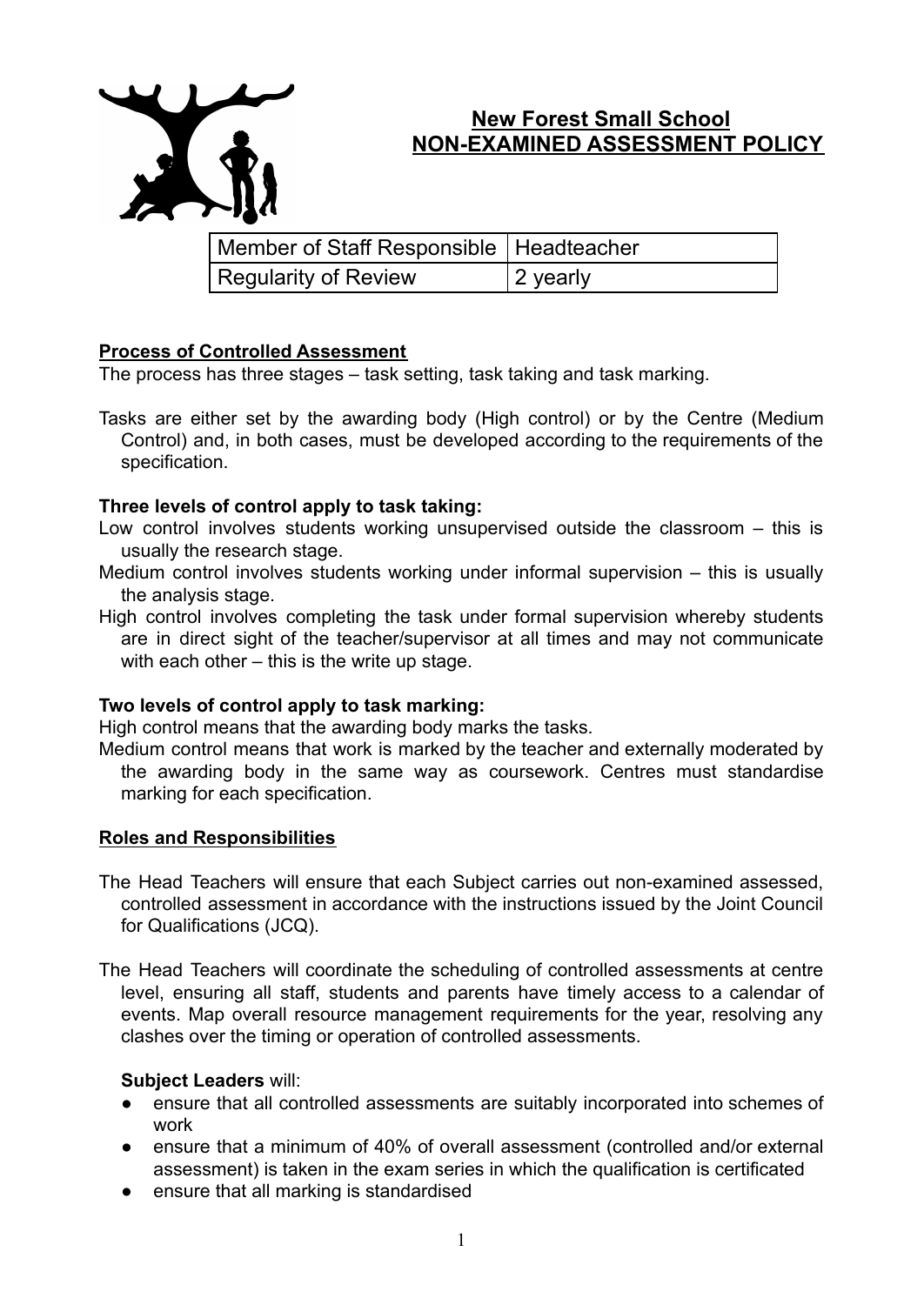- monitor the safe and secure conduct of controlled assessment in their area and compliance with JCQ guidelines and awarding bodies' subject-specific **instructions**
- ensure individual teachers understand the requirements of the awarding body's specification, particularly the level of control required, and are familiar with the relevant teachers' notes, and any other subject specific instruction
- ensure that there is a clear policy in the Subject handbook on the carrying out of controlled assessment and that appropriate staff training takes place on an annual basis
- ensure that all confidential materials, together with the work produced by the candidates, are stored securely at all times. (Secure storage is defined as a secure locked steel cabinet, a metal cabinet or similar)
- ensure that the SENCO is informed about any assistance required for the administration and management of access arrangements
- ensure that In the case of formal supervision (high level of control) candidates do not have access to email, the internet, mobile phones or any other electronic devices
- ensure that where photographs or images of the candidates are to be included as part of the controlled assessment, consent is obtained from parents or carers
- ensure that a record is kept which contains the date and time of each assessment together with its title, the name of the supervising teacher, a list of candidates who were present during the assessment and any absentees and a log of any incidents which occurred during the assessment
- ensure that contingency arrangements are in place in the event that a planned assessment cannot take place for some or all of the candidates
- make periodic reports to their line managers and the Exams Officer to enable them to monitor the operation of controlled assessments

## **Teaching staff** will:

- comply with the general guidelines contained in the JCQ publication "Instructions" for conducting controlled assessments"
- comply with the awarding body specification for conducting controlled assessments, including any subject-specific instructions, teachers' notes or additional information on the awarding body's website
- obtain confidential materials/tasks set by awarding bodies in sufficient time to prepare for the assessment(s) and ensure that such materials, together with the work produced by the candidates, are stored securely at all times
- supervise assessments at the specified level of control and undertake the tasks required under the regulations, only permitting assistance to students as the specification allows
- ensure that students and supervising teachers sign authentication forms on completion of an assessment
- mark internally assessed components using the mark schemes provided by the awarding body.
- submit marks to the Exams Officer at the date required, keeping a record of the marks awarded
- retain candidates' work securely between assessment sessions
- retain candidates' work securely until the closing date for enquiries about results. In the event that an enquiry is submitted, retain candidates work securely until the outcome of the enquiry and any subsequent appeal has been conveyed to the centre